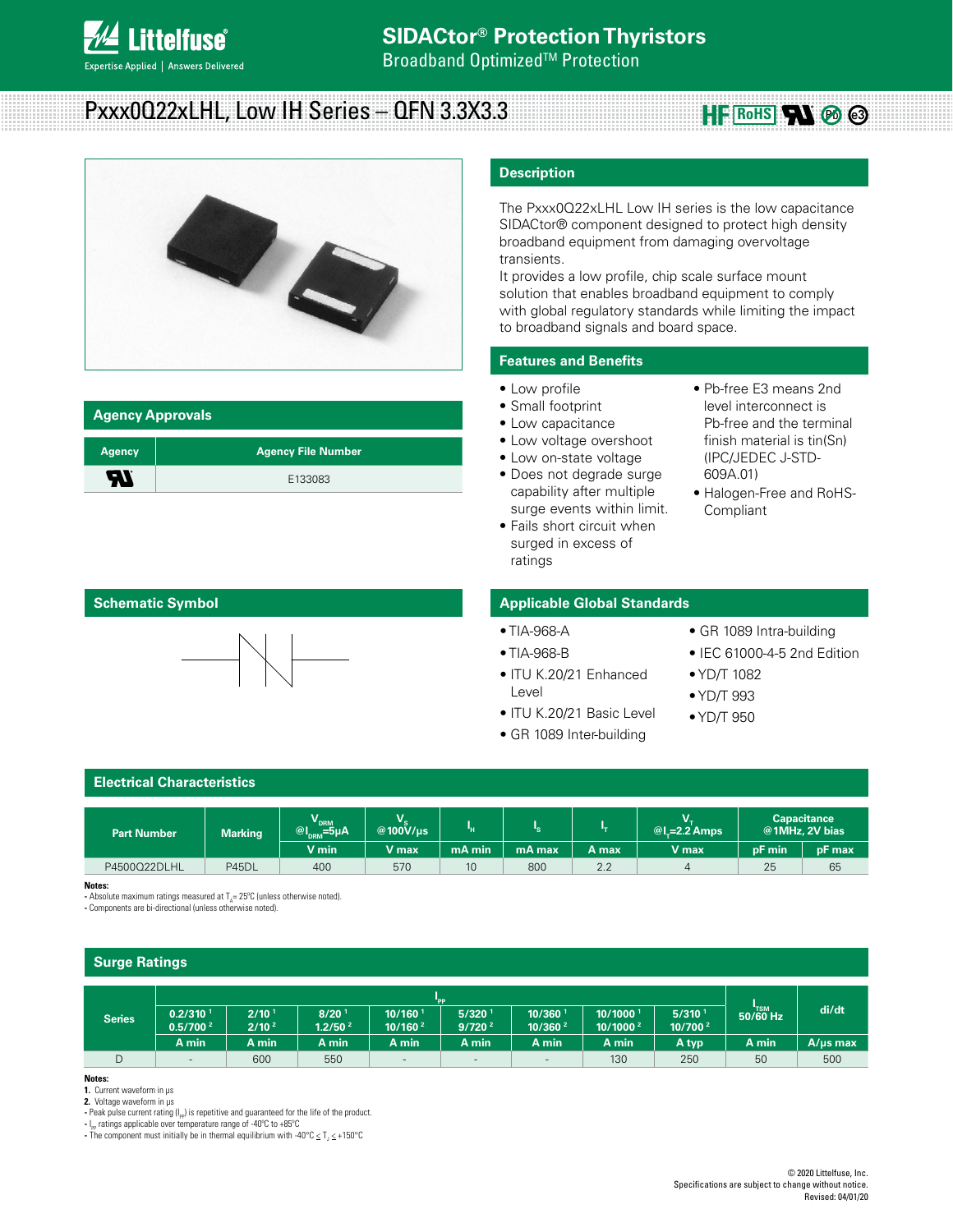**Broadband Optimized<sup>™</sup> Protection** 

#### **Thermal Considerations**

| Package              | <b>Symbol</b>  | <b>Parameter</b>                        | <b>Value</b>    | Unit         |
|----------------------|----------------|-----------------------------------------|-----------------|--------------|
| $3.3 \times 3.3$ QFN |                | Operating Junction Temperature Range    | $-40$ to $+150$ | $^{\circ}$ C |
|                      |                | Storage Temperature Range               | $-65$ to $+150$ | °C           |
|                      | $R_{\theta$ JA | Thermal Resistance: Junction to Ambient | 120             | °C/W         |

## **V-I Characteristics**





# **t<sub>r</sub>** x **t**<sub>d</sub> Pulse Waveform



# **Normalized V<sub>s</sub> Change vs. Junction Temperature <b>Normalized DC Holding Current vs. Case Temperature**

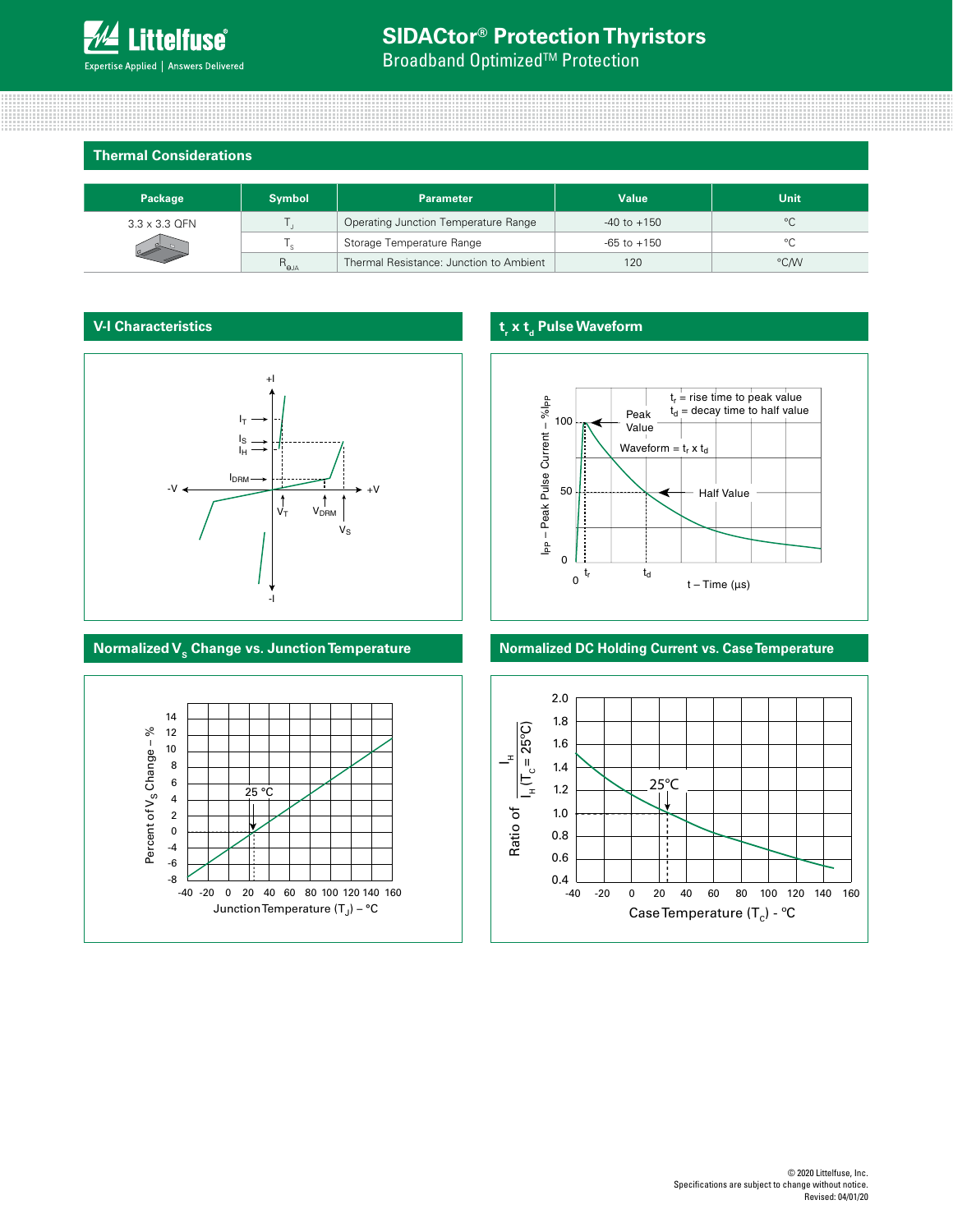**Broadband Optimized<sup>™</sup> Protection** 

## **Soldering Parameters**

| <b>Reflow Condition</b>                           | Pb-Free assembly                        |                  |  |
|---------------------------------------------------|-----------------------------------------|------------------|--|
|                                                   | - Temperature Min $(T_{s(min)})$        | $+150^{\circ}$ C |  |
| <b>Pre Heat</b>                                   | - Temperature Max $(T_{\text{simax}})$  | $+200^{\circ}$ C |  |
|                                                   | - Time (Min to Max) (t)                 | 60-180 secs.     |  |
| Average ramp up rate (Liquidus Temp (T,) to peak) | 3°C/sec. Max.                           |                  |  |
| $T_{\text{S(max)}}$ to $T_{L}$ - Ramp-up Rate     | 3°C/sec. Max.                           |                  |  |
| <b>Reflow</b>                                     | - Temperature (T.) (Liquidus)           | $+217^{\circ}$ C |  |
|                                                   | - Temperature (t,)                      | 60-150 secs.     |  |
| Peak Temp (T <sub>n</sub> )                       |                                         | +260(+0/-5) $°C$ |  |
|                                                   | Time within 5°C of actual Peak Temp (t) | 30 secs. Max.    |  |
| <b>Ramp-down Rate</b>                             | 6°C/sec. Max.                           |                  |  |
| Time 25°C to Peak Temp (T <sub>a</sub> )          | 8 min. Max.                             |                  |  |
| Do not exceed                                     |                                         | $+260^{\circ}$ C |  |



| <b>Lead Material</b>   | Copper Alloy                                              |
|------------------------|-----------------------------------------------------------|
| <b>Terminal Finish</b> | 100% Matte-Tin Plated                                     |
| <b>Body Material</b>   | UL Recognized compound meeting flammability<br>rating V-0 |

## **Physical Specifications Environmental Specifications**

| <b>High Temp Voltage</b><br><b>Blocking</b> | 80% Rated V <sub>DRM</sub> (V <sub>AC</sub> Peak) +125°C or +150°C, 504<br>or 1008 hrs. MIL-STD-750 (Method 1040) JEDEC.<br>JESD22-A-101 |
|---------------------------------------------|------------------------------------------------------------------------------------------------------------------------------------------|
| <b>Temp Cycling</b>                         | -65°C to +150°C, 15 min. dwell, 10 up to 100<br>cvcles. MIL-STD-750 (Method 1051) EIA/JEDEC,<br>JFSD22-A104                              |
| <b>Biased Temp &amp;</b><br><b>Humidity</b> | 52 V <sub>pc</sub> (+85°C) 85%RH, 504 up to 1008 hrs. EIA/<br>JEDEC, JESD22-A-101                                                        |
| <b>High Temp Storage</b>                    | +150°C 1008 hrs. MIL-STD-750 (Method 1031)<br>JEDEC, JESD22-A-101                                                                        |
| <b>Low Temp Storage</b>                     | $-65^{\circ}$ C. 1008 hrs.                                                                                                               |
| <b>Thermal Shock</b>                        | 0°C to +100°C, 5 min. dwell, 10 sec. transfer,<br>10 cycles. MIL-STD-750 (Method 1056) JEDEC,<br>JESD22-A-106                            |
| <b>Resistance to Solder</b><br><b>Heat</b>  | +260°C, 30 secs. MIL-STD-750 (Method 2031)                                                                                               |
| <b>Moisture Sensitivity</b><br>Level        | 85%RH, +85°C, 168 hrs., 3 reflow cycles (+260°C<br>Peak). JEDEC-J-STD-020, Level 1                                                       |

# **Dimensions — 3.3x3.3 QFN**





|                   |            | <b>Inches</b> |            | <b>Millimeters</b> |
|-------------------|------------|---------------|------------|--------------------|
| <b>Dimensions</b> | <b>Min</b> | <b>Max</b>    | <b>Min</b> | <b>Max</b>         |
| A                 | 0.126      | 0.134         | 3.200      | 3.400              |
| в                 | 0.126      | 0.134         | 3.200      | 3.400              |
| C                 | 0.075      | 0.083         | 1.900      | 2.100              |
| Е                 | 0.011      | 0.019         | 0.285      | 0.485              |
| F                 | 0.088      | 0.096         | 2.230      | 2.430              |
| н                 | 0.035      | 0.043         | 0.900      | 1.100              |
| J                 | 0.000      | 0.008         | 0.000      | 0.200              |
| К1                | 0.004      | 0.012         | 0.100      | 0.300              |
| K <sub>2</sub>    | 0.004      | 0.012         | 0.100      | 0.300              |
| M1                | 0.063      | 0.071         | 1.610      | 1.810              |
| M <sub>2</sub>    | 0.045      | 0.053         | 1.153      | 1.353              |
| Ν1                | 0.095      | 0.103         | 2.420      | 2.620              |
| N <sub>2</sub>    | 0.082      | 0.090         | 2.080      | 2.280              |